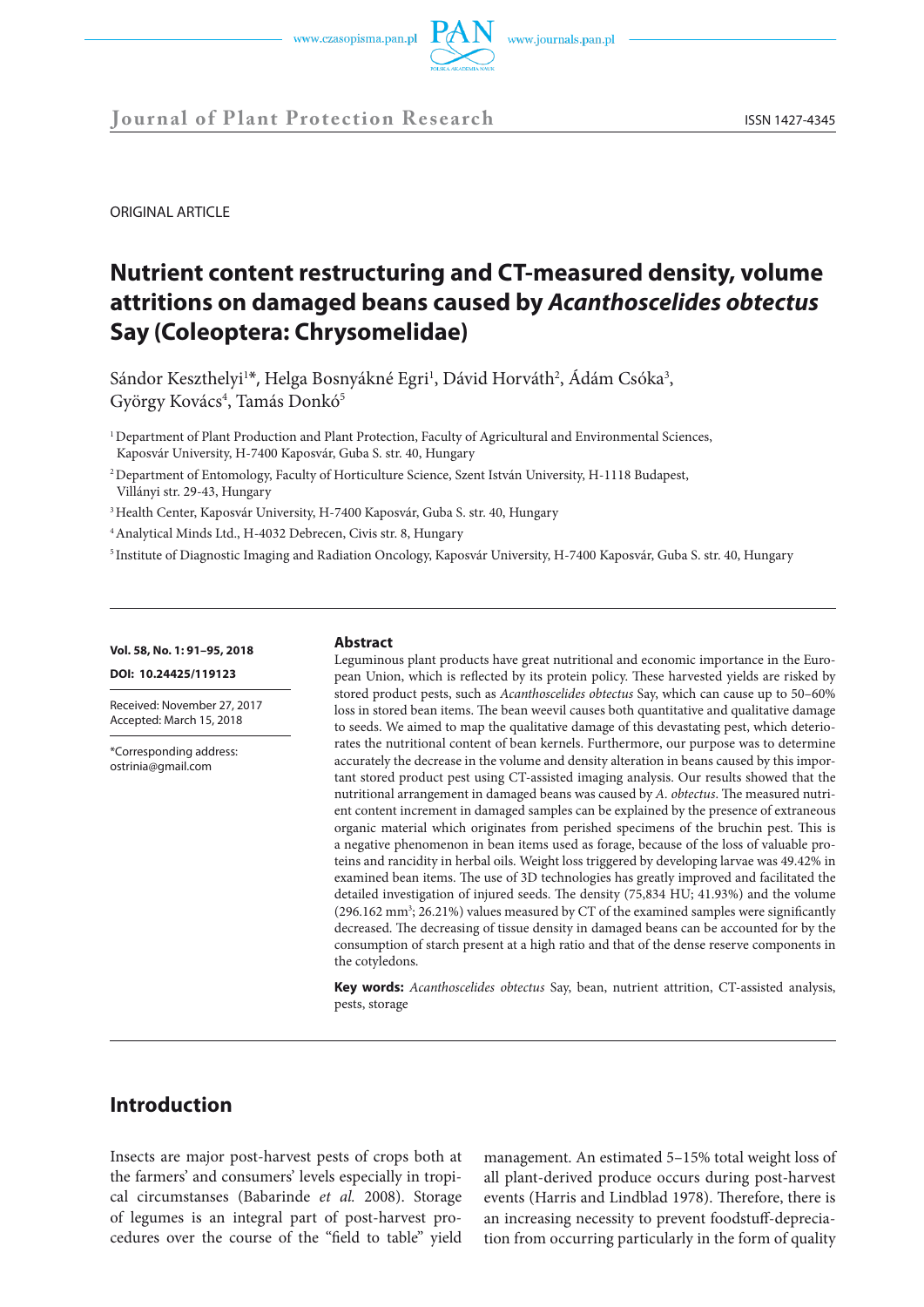deterioration and weight loss during storage. According to Singh (2010), feeding and waste production by insects are some of the primary factors leading to quantitative and qualitative damage in stored grains. This is exacerbated by many types of storage-insects' becoming cosmopolitan, which has been gradually occurring since the commencement of harvesting and storing foodstuffs. This tendency is even more aggravated via world-wide transportation practices and distribution of agricultural produce (Kozár 1997).

The bean weevil, *Acanthoscelides obtectus* (Say) (Coleoptera: Bruchidae) is an important pest causing substantial damage in terms of both quantitative and qualitative traits of stored grain stock (Baier and Webster 1992). The former is accounted for by grain weight loss due to insect feeding (Gołebiowska 1969), whereas the latter is explicable by product alterations such as the decrease in nutritional value, higher levels of rejections in the grain mass, and depravation of stocks' industrial characteristics.

*Acanthoscelides obtectus* is originally native to Central America. It was introduced into Europe at the end of the 19th century, from where it has subsequently spread around the globe. It has escalated in Europe, Asia, North and South America, Africa, Australia and elsewhere. Its global spreading is attributable to both global warming, which supports field overwintering, and changes in crop storage (Alvarez *et al.* 2005; Oliveira *et al*. 2013).

*Acanthoscelides obtectus* has five to six generations per year. Both larvae and beetle can overwinter, usually only in storehouses (Alvarez *et al*. 2005; Wightman and Southgate 1982). The insects migrate to fields at 20°C. Initially, they feed on vetch, pea, lupin, alfalfa, and other leguminous cultures; they then move on to haricot bean, bean, soybean, lentils (Baier and Webster 1992; Tucić *et al*. 1997). Larvae penetrate grains, eating their content completely. Several larvae (even up to 50) can develop in one grain. The larvae usually consume the entire pod content, decreasing the yield by 50–60% (Padin *et al*. 2002). Partially damaged grains lose their germinating power and taste quality (Tucić *et al*. 1997; Odagiu and Porca 2003; Guzzo *et. al*. 2015).

The use of novel technologies, especially computerbased three-dimensional reconstructions and CT have greatly improved and facilitated the detailed investigation of injured grain, other plant part assays and insect anatomy (Ribi *et al*. 2008). Furthermore, the burrowing behaviour of insects has already been studied using CT technology (Harrison *et al*. 1993).

The aim of this study was to understand the effect of *A. obtectus* qualitative damage, which disrupts kernel development in beans and what it entails concerning the composition of bean forage, particularly its protein, starch, fat and ash content. Furthermore, our purpose was to determine accurately the decrease in volume and density alterations in beans caused by this important stored product pest using computer-based three-dimensional reconstruction technology.

## **Materials and Methods**

### **Sample collecting and nutrient content analysis**

Damaged and intact bean samples were collected from the Iregszemcse storehouse of the Forage Crop Research Institute of the Kaposvár University (the GPS coordinates are: N 46°41'18.79", E 18°10'50.76"), in winter 2016. Before collecting the samples, there was no insecticide treatment on the territory. The damage was easily discernible due to perforated bean coats caused by the pest. The intact and damaged samples were taken to the laboratory, where, following cleaning and sieving, they underwent Weende analysis.

The determination of raw protein, raw fat, ash, and raw fibre content was carried out in the Physiological and Biochemical Laboratory of the Agricultural and Environmental Sciences Faculty of the Kaposvár University (Kaposvár, Somogy County, Hungary). The raw protein content, the fatty acid composition (Hungarian Standard 1979), the crude fibre content (EC 2009) and the raw ash content (Hungarian Standard 1992) of the samples were examined on damaged and intact samples in four replicates (Hungarian Standard 2009).

The emergence holes were counted on randomlyselected 30 bean seeds, from which the average larva number ( $\bar{x}$  ± SE), and consumed vegetal weight were calculated. This calculation was based on Jermy's (1952) study, according to which imagos of this pest leave the bean usually through a separate hole, and one larva consumes exactly 4.78-times the weight of the freshly hatched imago (5.3–5.7 mg) during their postembryonic development.

### **Computed tomography assisted imaging analysis**

The CT measurements were performed covering the whole been seeds using a Siemens Somatom Definition Flash CT scanner (Siemens Ltd., Erlangen, Germany) at the Institute of Diagnostic Imaging and Radiation Oncology of the Kaposvár University (Hungary). The 54 healthy and 54 destroyed, randomly selected seeds were positioned in a  $3 \times 3 \times 6$  matrix in a polystyrene rack on the examination table (Fig. 1). The following scanning parameters were used for data collection purposes: 100 kV, 300 mAs and spiral data collection with pitch 0.6. Axial scans were reconstructed every 0.1 mm with 0.6 mm slice thickness and 55 mm field of view using medium soft convolution kernel: B30s and abdomen window. The images were archived in DICOM (Digital Imaging and Communications in Medicine) format and each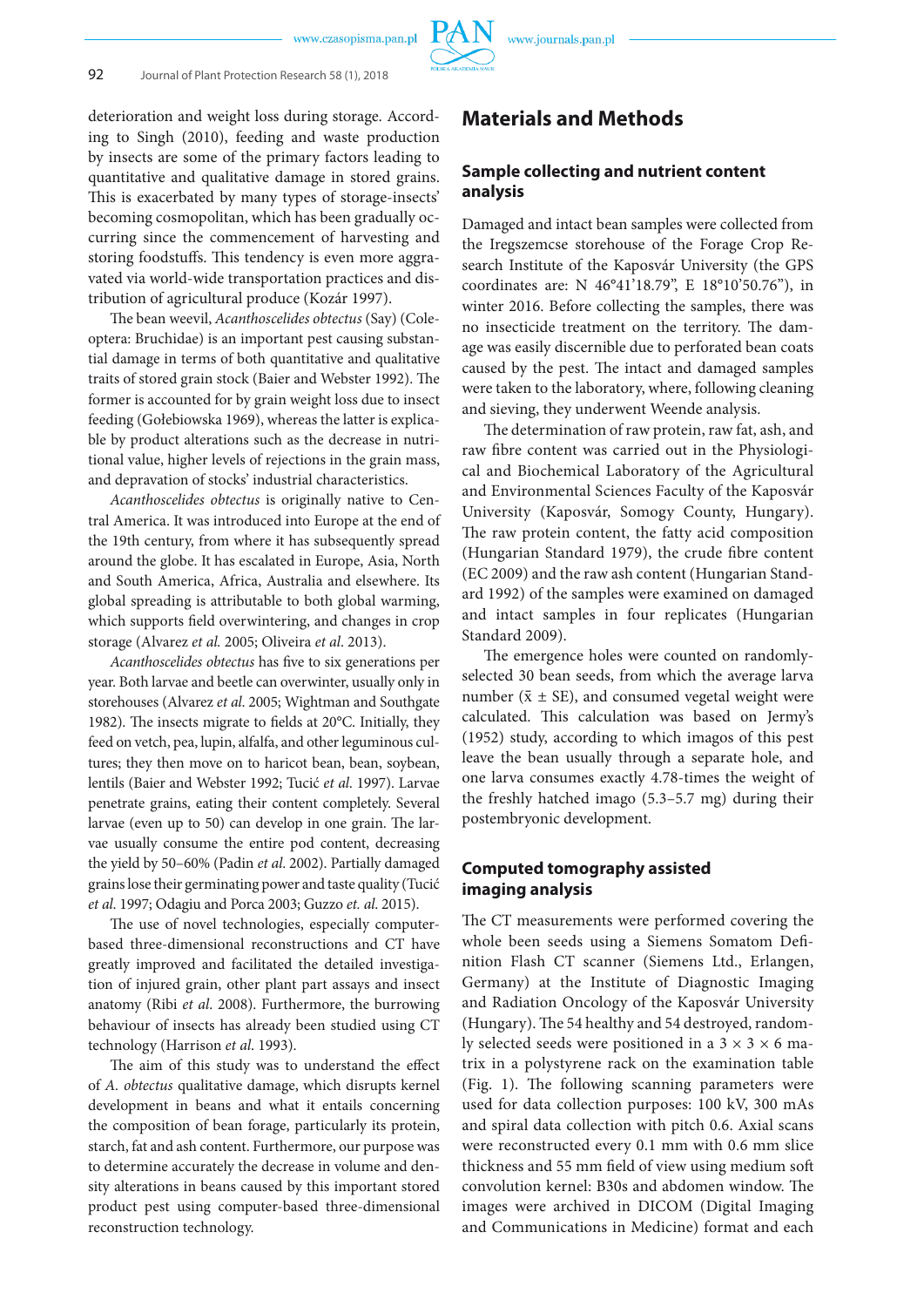

**Fig. 1.** 3D reconstruction and three plane cross section images of beans based on CT examination using Slicer 3D program. A – anterior, S – superior, C – right lateral

of the series was subsequently converted to MINC metafiles (Medical Imaging NetCDF). The resolution of the meta-images was nearly isotropic:  $0.107 \times$  $0.107 \times 0.1$  mm<sup>3</sup>.

The images obtained were evaluated by means of OpenIP software package (Kovács *et al*. 2010). The first step was the separation and identification of the individuals and the allocation of them into files. The seeds were segmented by threshold method using the –300 HU (Hounsfield Unit) lower limit. The average radiodensities and volumes of the seeds were calculated using the voxels belonging to the seeds. Next, the coordinates of those seed voxels which were adjacent to other grains were extracted and considered to be the coordinates of the surface points of the seeds. Based on these 3D point clouds the surfaces of individual seeds were reconstructed through triangularization. The 3D models of seeds were made by Slicer 3D program (Fedorov *et al.* 2012) for measuring the surface size and visualisation of the holes and the channels caused by *A. obtectus*.

#### **Statistical analysis**

In order to test the nutrient content ( $n \leq 50$ ) and the density and cavity values ( $n > 50$ ), the Shapiro-Wilk and the Kolmogorov-Smirnov tests were used, respectively. For the survey of the normal distribution of data (p < 0.05), the method of Ghasemi and Zahediasl (2012) was employed. Nutrient content, cavity volume and density values of different samples were statistically analysed by one-way ANOVA by using the SPSS for Windows 11.5. software package. Mean values were separated by using the Tukey (HSD) test, at  $p \le 0.05$ .

## **Results**

The nutritional change caused by *A. obtectus* has been unequivocally confirmed by the results of Weende analysis of this study (Table 1). Interestingly, each examined nutrient content of damaged items was higher than the same parameters of intact samples. Especially, the alteration of raw protein percentage triggered by the arthropod pest was remarkable.

Shapiro-Wilk normality test indicated that the nutrient content data obtained were of normal distribution,  $p > 0.05$ . In contrast, different statistical relations could be evinced by variance-analysis. The raw protein value ( $p = 0.042$ ), raw fat ( $p = 0.038$ ) and raw fibre  $(p = 0.002)$  deviated significantly from the healthy items. The formation of raw ash showed no statistically significant deviation ( $p = 0.519$ ), i.e. the damaged items did not change compared to the intact ones.

The calculated average larva number based on emergence holes per seed was  $8.93 \pm 1.83$ . The estimated weight of organic matter destroyed by the developing larvae was  $234.76 \pm 8.54$  mg, which is 49.42% weight loss in the case of the examined leguminous items.

The kernel tissue densities expressed by HU of intact and damaged beans are shown in Table 2. The damaged samples have much lower radio-density values,

| Bean samples   |         | Mean [x] | Standard<br>deviation | $±$ SE | 95% CI for mean |             |
|----------------|---------|----------|-----------------------|--------|-----------------|-------------|
|                |         |          |                       |        | lower bound     | upper bound |
| Raw<br>protein | intact  | 27.033   | 0.152                 | 0.088  | 26.654          | 27.413      |
|                | damaged | 31.133   | 0.057                 | 0.033  | 30.990          | 31.277      |
| Raw<br>fat     | intact  | 1.045    | 0.041                 | 0.024  | 0.952           | 1.138       |
|                | damaged | 1.233    | 0.046                 | 0.033  | 1.090           | 1.377       |
| Raw<br>fibre   | intact  | 4.633    | 0.208                 | 0.120  | 4.116           | 5.150       |
|                | damaged | 5.233    | 0.251                 | 0.145  | 4.608           | 5.858       |
| Raw<br>ash     | intact  | 4.312    | 0.113                 | 0.062  | 4.254           | 4.370       |
|                | damaged | 4.433    | 0.033                 | 0.052  | 4.290           | 4.577       |

**Table 1.** Statistical data of Weende-analysis [%] of intact and damaged bean samples by *Acanthoscelides obtectus* (n = 4)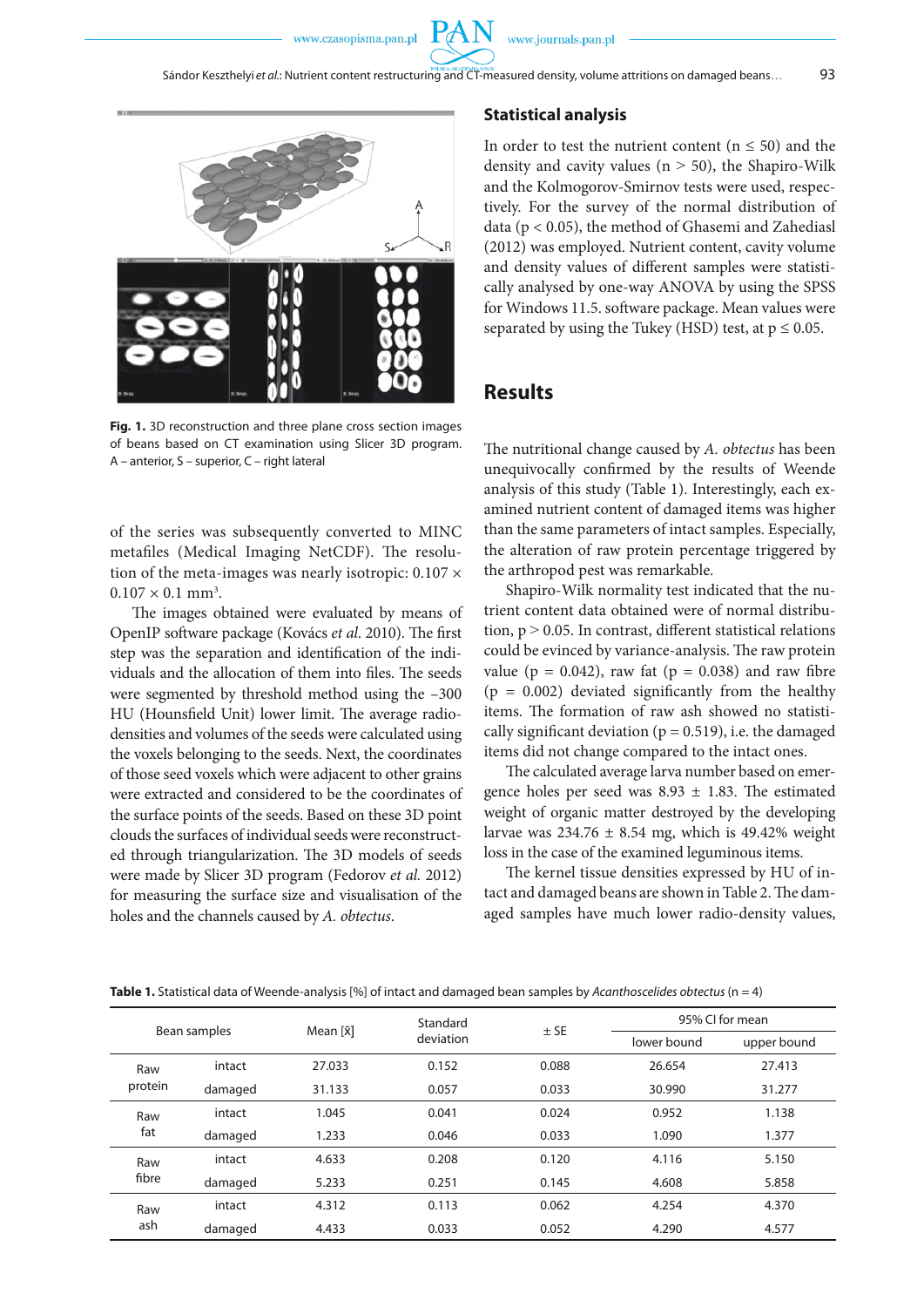

**Table 2.** Statistical data of CT-assisted volume and density values of intact and damaged bean samples by *Acanthoscelides obtectus* (n = 54)

| Bean samples                 |         | Mean [x̄] | Standard<br>deviation | $±$ SE | 95% CI for mean |             |
|------------------------------|---------|-----------|-----------------------|--------|-----------------|-------------|
|                              |         |           |                       |        | lower bound     | upper bound |
| Density<br>[HU]              | intact  | 180.630   | 28.048                | 3.817  | 172.974         | 188.285     |
|                              | damaged | 104.796   | 65.885                | 8.966  | 86.813          | 122.779     |
| Volume<br>[mm <sup>3</sup> ] | intact  | 1129.857  | 243.859               | 33.185 | 1063.296        | 1196.418    |
|                              | damaged | 833.695   | 253.573               | 34.507 | 764.483         | 902.907     |

HU – Hounsfield unit



**Fig. 2.** Computer-based three-dimensional reconstructions of damaged bean seed by *Acanthoscelides obtectus*. L – left, R – right, I – interior, S – superior

than intact samples. The mean changing density of the damaged bean was 75,834 HU and 41.93%. Eventually, the dense tissue formation disappeared from the bean kernel, the cause of which may be due to mastication by *A. obtectus*.

The volumes of the examined bean samples parallel with the density results were measured by CT. The volume of the examined intact samples was 1129.857 ± 33.7185 mm<sup>3</sup>. The change in the volume of the damaged samples was 296.162 mm<sup>3</sup> on average, (26.21% change).

The Kolmogorov-Smirnov normality test indicated that our CT-measured data are of a normal distribution,  $p > 0.05$ . Uniform significant differences ( $p = 0.000$ ) both in the density and volume data were proven by statistical analysis of intact and damaged samples.

Computer-based three-dimensional (3D) reconstructions of bean kernels damaged by *A. obtectus* can be seen in Figure 2. The pericarp always remained intact, only emergence holes of adults are conspicuous. The destruction of the cotyledon, which is located in the central part of the seed, is discernible based on the location of apparent cavities revealed by CT. The reserve nutrient content necessary for embryo and juvenile plant development was entirely destroyed by the larvae.

## **Discussion**

The total weight loss of stored leguminous seed can reach up to 40% (Midega *et al*. 2016). According to Adams (1976), there are two types of stored plant product weight losses; an apparent loss in which only the change in the weight of a sample is considered and a real loss which is the apparent loss plus the weight of fragments remaining in the kernel. According to our findings, the damage caused by *A. obtectus* altered the raw protein, raw fat, raw fibre, raw ash and moisture content of bean in a verifiable manner. The increased nutrient values of damaged samples can be explained by perished specimens of the bruchin pest (even 29 larvae/kernel, as in our case), which was located in the kernel's cavity. Unfortunately, this change does not cause an unequivocally positive consequence in bean items used as forage, because of the decrease or loss of valuable proteins and the rancidity of herbal oils as well as complication of assembly of forage additives (Nielsen 1988; Nowaczyk *et al.* 2008). So, using beans damaged by insect pest as protein components for forage items is highly questionable and raise concerns (Kucska *et al*. 2016).

Volume and density deficiencies of damaged bean samples were unequivocally proven by computed tomography examination. The decrease of tissue density in damaged beans can be expounded by the consumption of high starch content and dense reserve components in the cotyledon (Vose *et al*. 1976; Bonants and Witt 2017). Naturally, stored product-insects may damage the seed embryos, causing a decrease in germination (Baier and Webster 1992).

The results provided by CT can be used for both entomology and plant physiology as well. This method provides additional data for biological and ecological information studying the hidden lifestyles of covertly developing insects. Therefore, it can greatly contribute to the realisation of IPM criteria in stored product protection as well.

### **Acknowledgements**

We are indebted to the Institute of Diagnostic Imaging and Radiation Oncology of the Kaposvár University for infrastructural support of the CT-based experiments.